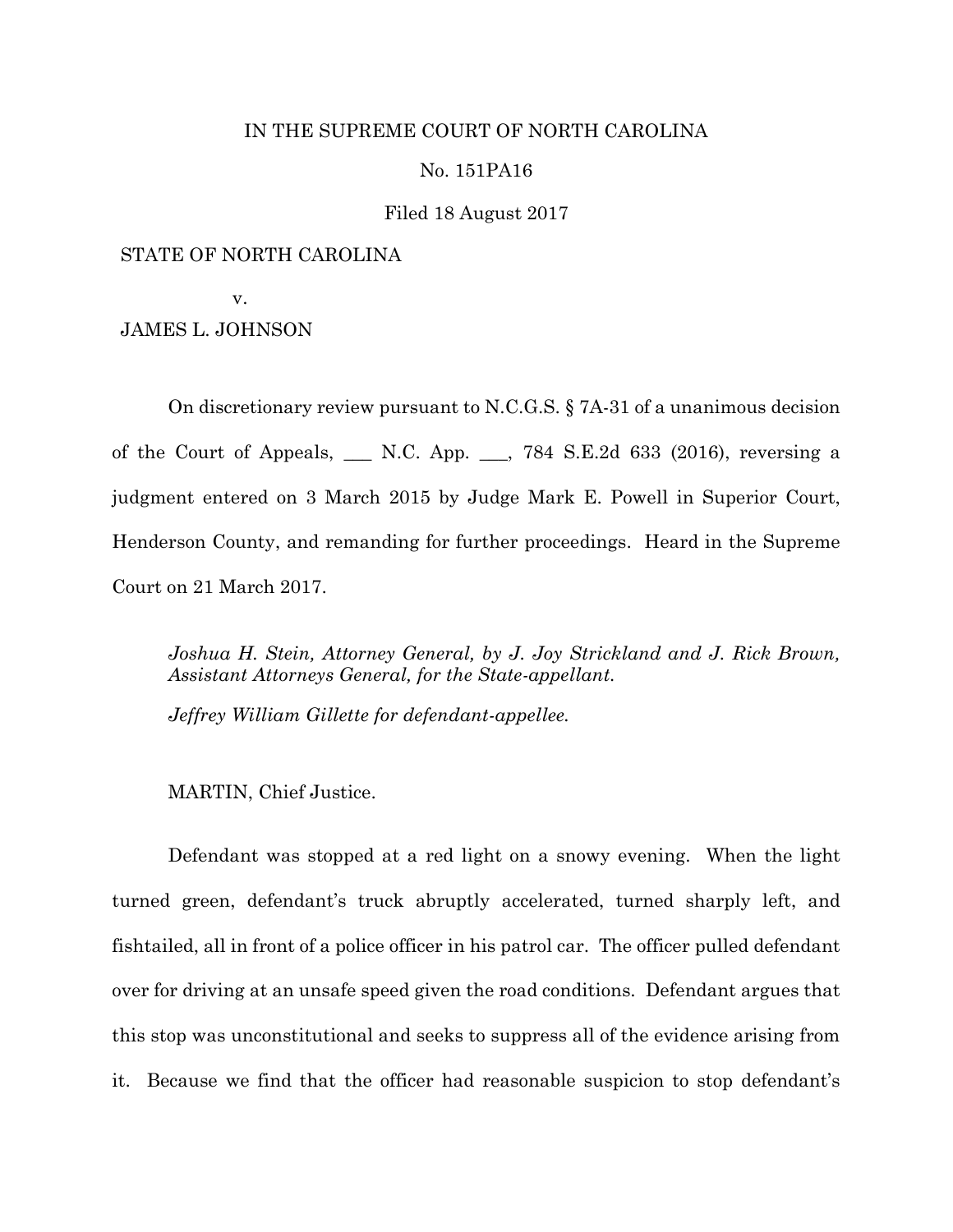#### *Opinion of the Court*

truck, we hold that the stop was constitutional and reverse the decision of the Court of Appeals.

Defendant was cited for driving while impaired. In district court, defendant filed a motion to suppress the evidence of his impairment, and the district court granted the motion. The State appealed the district court's order to superior court for de novo review. The superior court denied the motion and remanded the case to the district court for further proceedings.

After the case was remanded, defendant pleaded guilty to driving while impaired. Defendant appealed the district court's judgment to the superior court, where he refiled his motion to suppress. The motion came before the same superior court judge who previously heard the motion. After finding that there was "no reason to hear [the motion] again," the superior court judge indicated that, to the extent that the motion needed to be denied a second time, he was denying it. Defendant then pleaded guilty to driving while impaired in superior court while preserving his right to appeal the superior court's denial of his motion to suppress.

Defendant appealed to the Court of Appeals, which determined that the traffic stop was unconstitutional. *State v. Johnson*, \_\_\_ N.C. App. \_\_\_, \_\_\_, 784 S.E.2d 633, 636 (2016). The Court of Appeals stated that "there was nothing illegal about Defendant's left-hand turn" and held that the police officer who pulled defendant over

-2-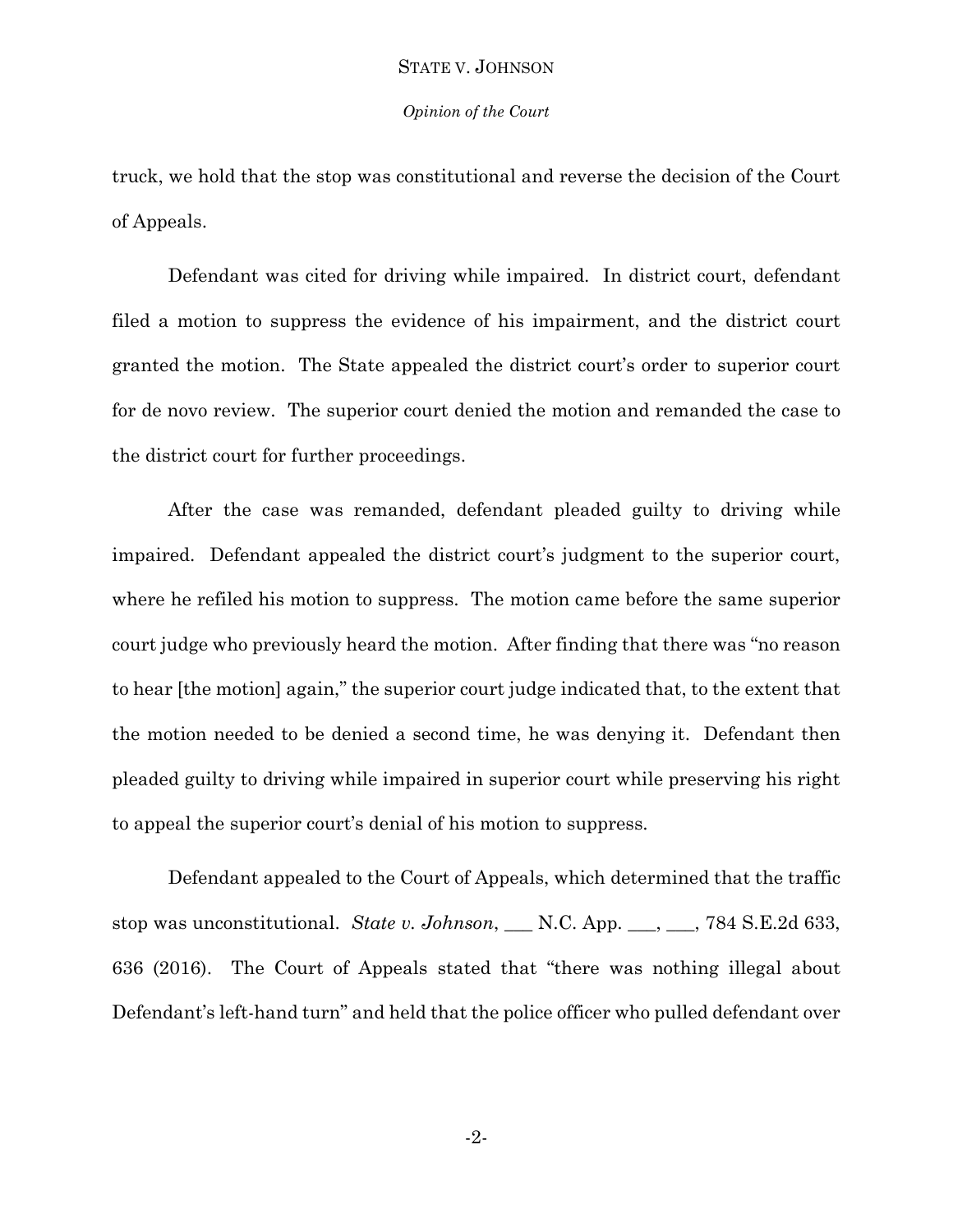#### *Opinion of the Court*

therefore did not have reasonable suspicion to do so. *Id*. at \_\_\_, 784 S.E.2d at 636. We allowed the State's petition for discretionary review.

The Fourth Amendment to the United States Constitution states that "[t]he right of the people to be secure . . . , against unreasonable searches and seizures, shall not be violated." U.S. Const. amend. IV. Although "Article I, Section 20 of the North Carolina Constitution contains different language [than the Fourth Amendment], it provides the same protection against unreasonable searches and seizures." *State v. Elder*, 368 N.C. 70, 73, 773 S.E.2d 51, 53 (2015). "A traffic stop is a seizure 'even though the purpose of the stop is limited and the resulting detention quite brief.' " *State v. Styles*, 362 N.C. 412, 414, 665 S.E.2d 438, 439 (2008) (quoting *Delaware v. Prouse*, 440 U.S. 648, 653 (1979)).

"Traffic stops have 'been historically reviewed under the investigatory detention framework first articulated in *Terry v. Ohio*.' " *Id.* at 414, 665 S.E.2d at 439 (citation omitted) (quoting *United States v. Delfin–Colina*, 464 F.3d 392, 396 (3d Cir. 2006)). In *Terry*, the Supreme Court of the United States held that an officer may make a brief investigatory stop of suspects walking on the street if the officer has a reasonable, articulable suspicion that "criminal activity may be afoot." 392 U.S. 1, 21, 30 (1968). Soon after, the Supreme Court applied the reasonable suspicion standard established in *Terry* to investigatory stops of vehicles near the international border. *See United States v. Brignoni–Ponce*, 422 U.S. 873, 881-82 (1975). Several years later, the Court extended the application of the reasonable suspicion standard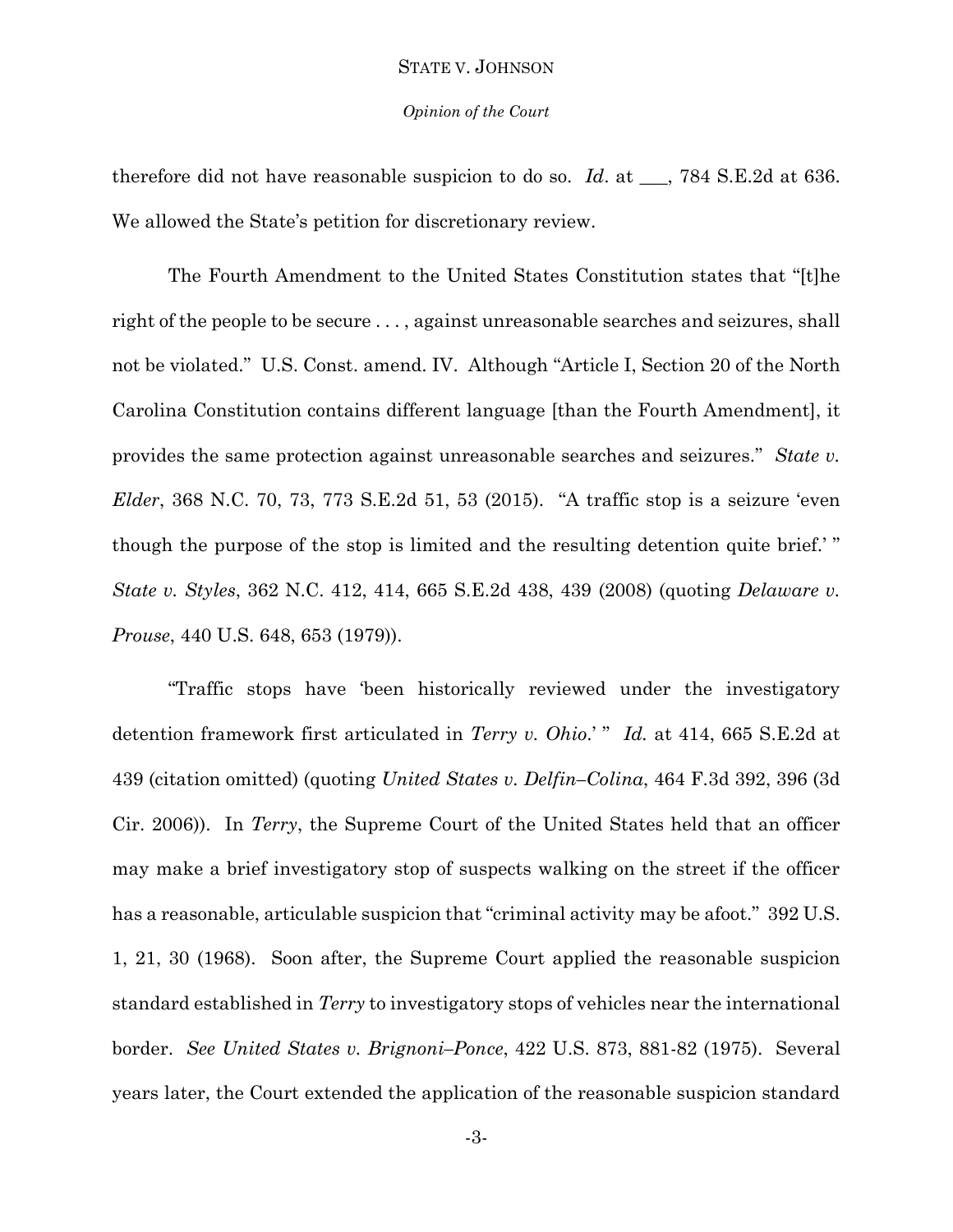## *Opinion of the Court*

to traffic stops more generally. *Prouse*, 440 U.S. at 663. In *State v. Styles*, we held that the reasonable suspicion standard applies to all traffic stops for traffic violations, "whether the traffic violation was readily observed or merely suspected." 362 N.C. at 415, 665 S.E.2d at 440.

The reasonable suspicion standard is "less demanding . . . than probable cause and requires a showing considerably less than preponderance of the evidence." *Id*. at 414, 665 S.E.2d at 439 (quoting *Illinois v. Wardlow*, 528 U.S. 119, 123 (2000)). Police officers must simply be able to point to "specific and articulable facts which, taken together with rational inferences from those facts, reasonably warrant th[e] intrusion." *Terry*, 392 U.S. at 21. The reasonable suspicion standard is therefore satisfied if an officer has "some minimal level of objective justification" for making the stop. *Styles,* 362 N.C. at 414, 665 S.E.2d at 439 (quoting *United States v. Sokolow*, 490 U.S. 1, 7 (1989)). To determine whether reasonable suspicion exists, courts must look at "the totality of the circumstances," *United States v. Cortez*, 449 U.S. 411, 417 (1981), as "viewed from the standpoint of an objectively reasonable police officer," *Ornelas v. United States*, 517 U.S. 690, 696 (1996).

When reviewing a ruling on a motion to suppress, we analyze whether the trial court's "underlying findings of fact are supported by competent evidence . . . and whether those factual findings in turn support the [trial court's] ultimate conclusions of law." *State v. Cooke*, 306 N.C. 132, 134, 291 S.E.2d 618, 619 (1982). We address only the superior court's ruling, as we do not need to address the district court's prior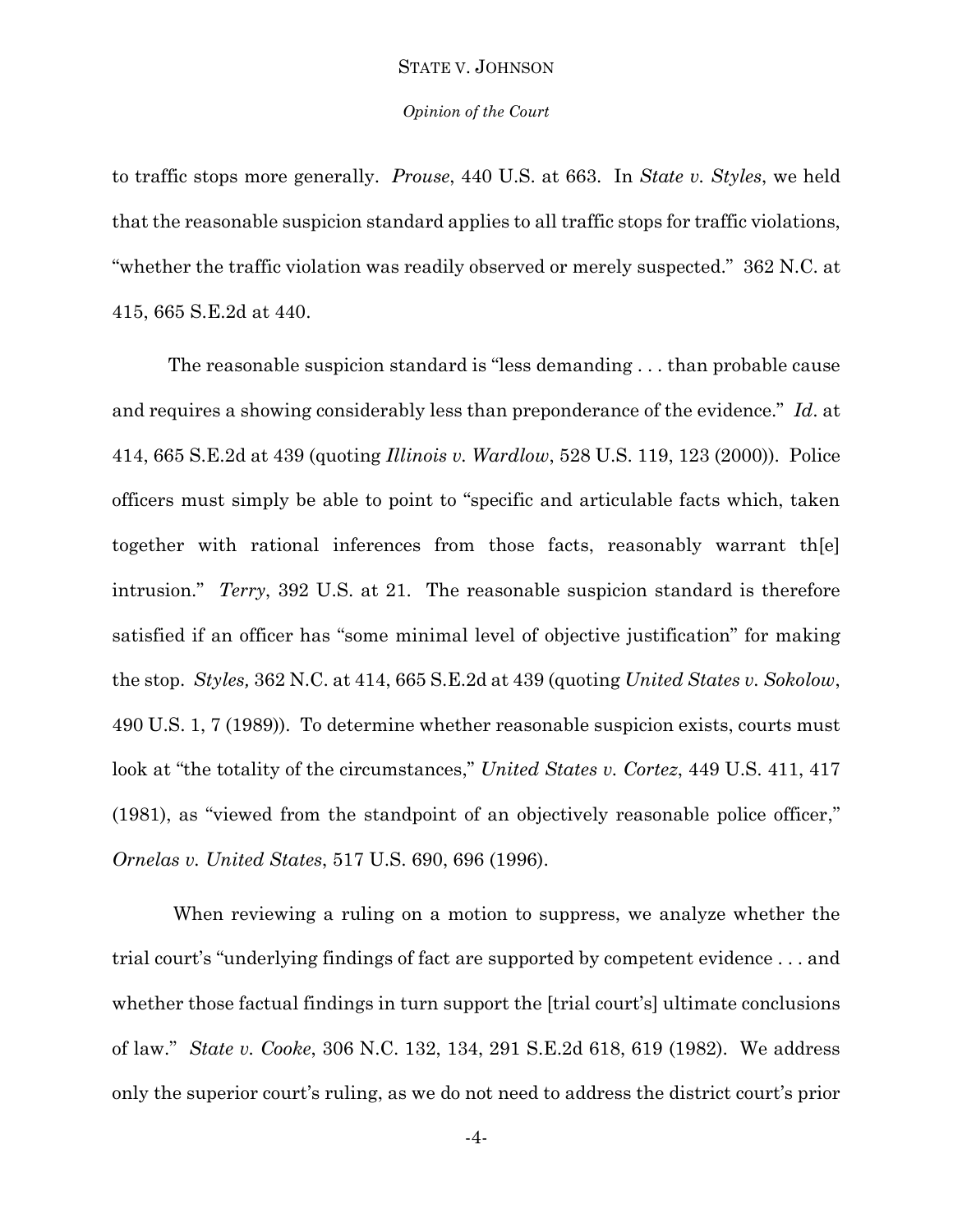#### *Opinion of the Court*

proceedings. *Cf. State v. Sparrow*, 276 N.C. 499, 507, 173 S.E.2d 897, 902 (1970) ("When an appeal of right is taken to the Superior Court, in contemplation of law it is as if the case had been brought there originally and there had been no previous trial. The judgment appealed from is completely annulled and is not thereafter available for any purpose.").

We first review the superior court's findings of fact to determine if they are supported by competent evidence.<sup>1</sup> In summary, the superior court found the following facts. Snow had started falling on the night in question, and slush had begun to accumulate on the roads. Defendant was stopped at a red light. Officer Garrett Gardin of the Hendersonville Police Department was stopped in the lane next to defendant's truck. When the light turned green, defendant "abruptly accelerated" his truck and turned left. The truck fishtailed, but defendant regained control of the truck and stayed in his lane. Officer Gardin pulled defendant over because, in Officer Gardin's opinion, defendant was driving unsafely for the road conditions.

Officer Gardin's testimony at the suppression hearing in superior court supports these findings of fact. The officer testified that "snowfall was going to the

l

<sup>&</sup>lt;sup>1</sup> In November 2014, when this case was first before the superior court, that court issued an Order on Motion to Suppress, which contained its findings of fact and conclusions of law. As we have already noted, after defendant pleaded guilty in district court, appealed the judgment to superior court, and renewed his motion to suppress in superior court, the motion came before the same superior court judge who had issued the November 2014 Order. Because the superior court judge found that there was "no reason to hear [the motion] again" and did not issue new findings of fact or conclusions of law, we review the findings of fact and conclusions of law that the superior court made in its November 2014 Order.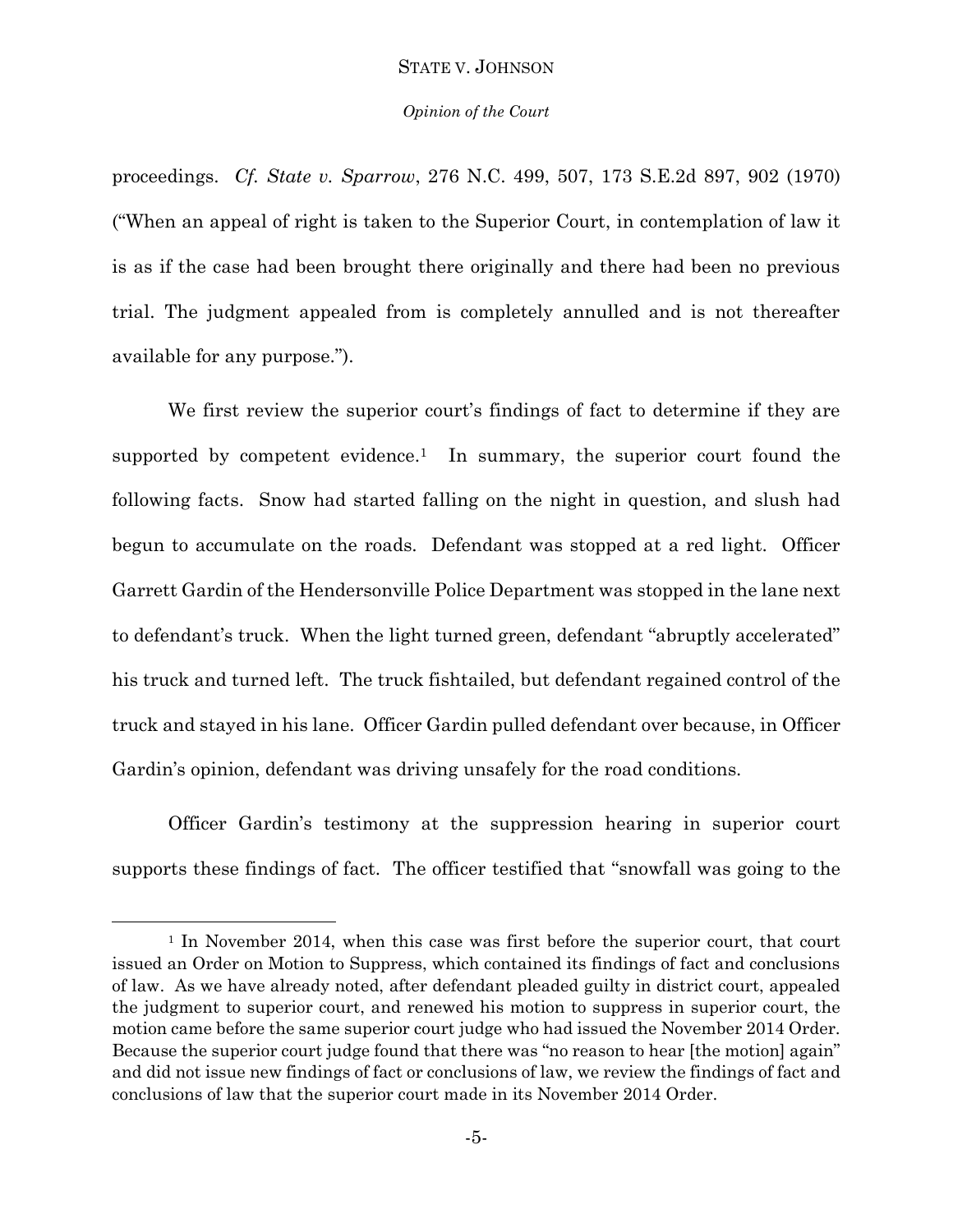#### *Opinion of the Court*

ground," that snow was "starting to hold on to the ground," and that he had to switch to an "older model" marked police car that "had snow tires on it." Defendant's truck "approached [the] left-hand side of [his] car," Officer Gardin testified, and, "right when the light turned green[,] [defendant] immediately took a left turn  $\dots$ , screeching [his] tires." In response to a question at the suppression hearing, Officer Gardin agreed that defendant's truck had "jackknifed." According to Officer Gardin, "the tail end" of the truck "was headed toward the . . . corner w[h]ere there was a sidewalk next to [some] tennis courts . . . but [the truck] never actually ma[d]e it on to the sidewalk." Officer Gardin testified that, in his opinion, defendant was driving "too fast for what was going on at the time as far as [the] weather was concerned."

We next review whether the superior court's findings of fact support its ultimate conclusion of law that the stop was constitutional.2 As we have said, the reasonable suspicion standard applies to traffic stops "whether the traffic violation was readily observed or merely suspected." *Styles*, 362 N.C. at 415, 665 S.E.2d at 440. In making this determination, our opinion in *Styles* cited—among other opinions from federal circuit courts—both *United States v. Delfin–Colina*, 464 F.3d at 396-97, and *United States v. Chanthasouxat*, 342 F.3d 1271, 1275-76 (11th Cir. 2003). *See Styles*, 362 N.C. at 415-16, 665 S.E.2d at 440-41. While these opinions are, of course,

l

<sup>2</sup> In its analysis, the superior court incorrectly used probable cause, not reasonable suspicion, as the standard to determine the constitutionality of this stop. As we have already explained, however, reasonable suspicion is the proper standard here. *See Styles*, 362 N.C. at 415, 665 S.E.2d at 440.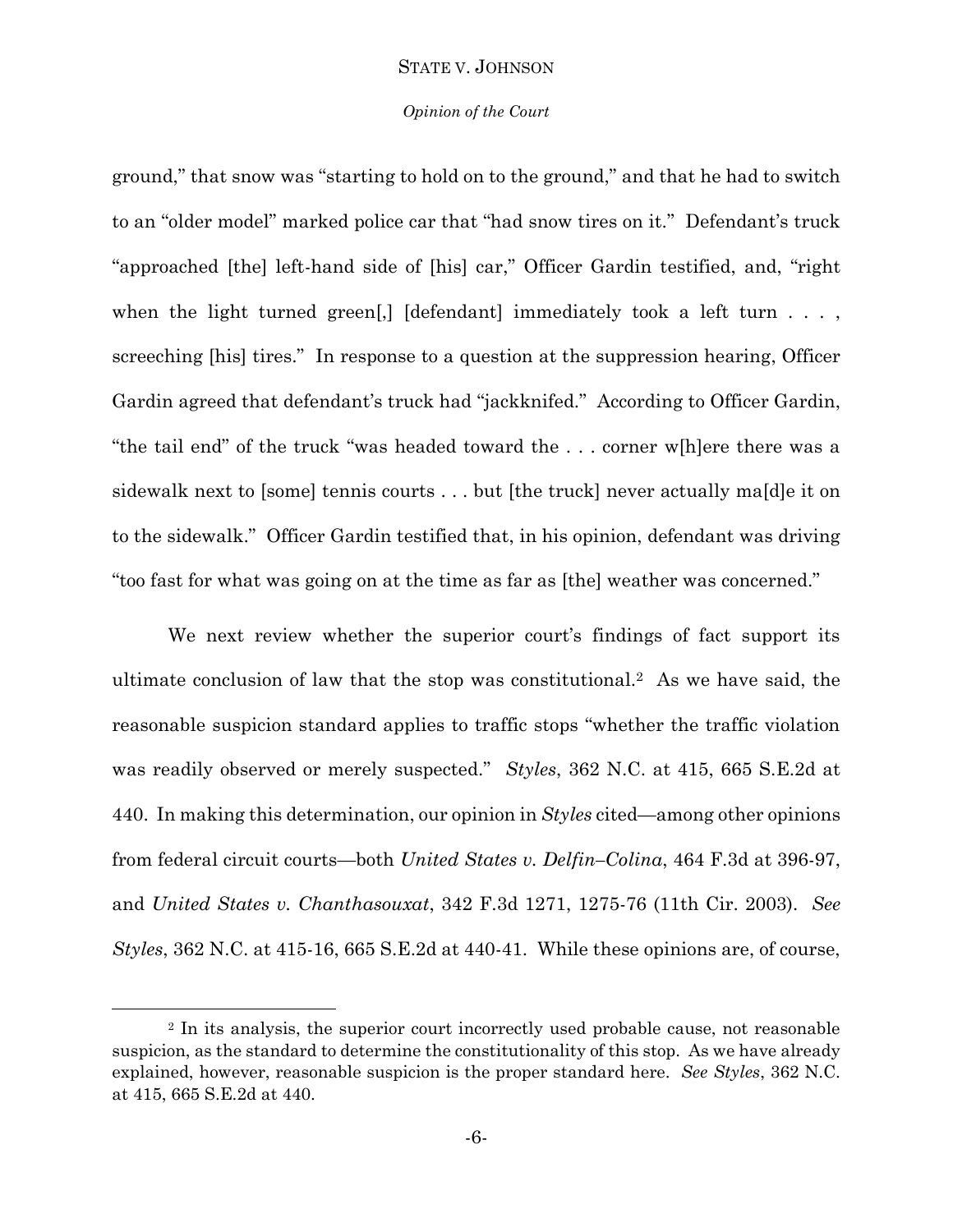#### *Opinion of the Court*

not binding on this Court, they can help us understand how the reasonable suspicion standard applies when a police officer allegedly observes a traffic violation instead of just suspecting one. In *Delfin–Colina*, the Third Circuit stated that "an officer need not be factually accurate in her belief that a traffic law had been violated but, instead, need only produce facts establishing that she reasonably believed that a violation had taken place." 464 F.3d at 398. And in *Chanthasouxat*, the Eleventh Circuit explained that the important question when determining the constitutionality of a traffic stop after an allegedly observed violation is not "whether [the defendant is] actually guilty of committing a traffic offense," but "whether it was reasonable for [the officer] to *believe* that [a traffic offense had been committed]." 342 F.3d at 1277 (alterations in original) (quoting *United States v. Cashman*, 216 F.3d 582, 587 (7th Cir. 2000)).<sup>3</sup>

Here, Officer Gardin thought that defendant was driving at an unsafe speed given the weather and the conditions of the road. Under N.C.G.S. § 20-141(a), "[n]o person shall drive a vehicle on a highway or in a public vehicular area at a speed

l

<sup>3</sup> Although *Chanthasouxat* itself took no position on whether the reasonable suspicion standard or the probable cause standard applied in this context, *see* 342 F.3d at 1275 & n.2, 1280, the language from *Chanthasouxat* that we have quoted comes from *United States v. Cashman*, which used a probable cause standard, *see* 216 F.3d at 587. The common thread among all of these cases, however, is best summed up in *Cashman*, which states that "the Fourth Amendment requires only a reasonable assessment of the facts, not a perfectly accurate one." *Id.* at 587, *quoted in Chanthasouxat*, 342 F.3d. at 1277. It may be that the facts necessary to make a belief reasonable can be fewer or less significant when the reasonable suspicion standard, rather than the probable cause standard, applies. But whichever standard applies, the underlying point—that an officer need not observe an actual offense as long as the officer can point to facts that give him or her a reasonable belief that an offense has been committed—is the same.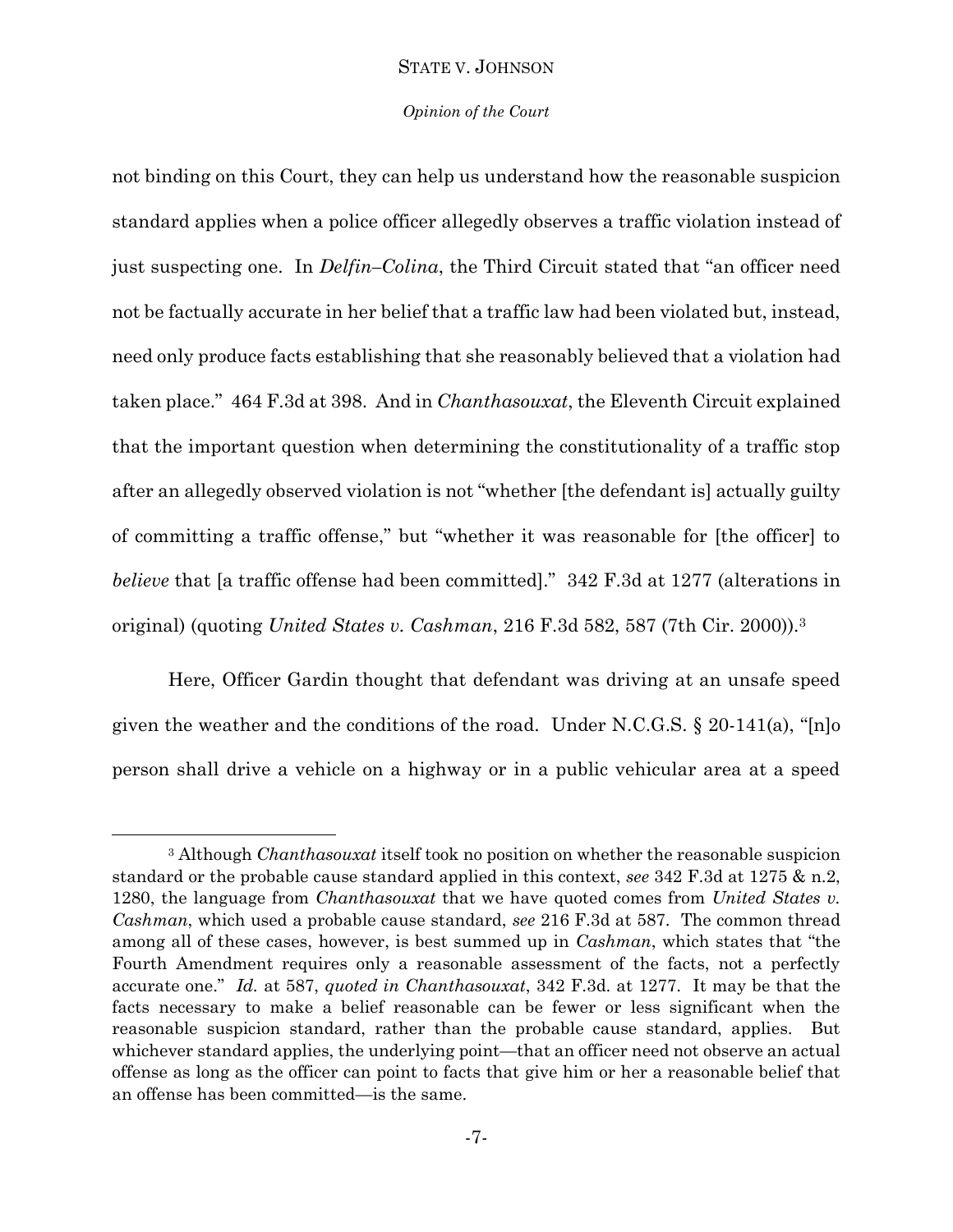#### *Opinion of the Court*

greater than is reasonable and prudent under the conditions then existing." N.C.G.S. § 20-141(a) (2015). As long as Officer Gardin reasonably believed, and had some "minimal level of objective justification" to believe, *Styles*, 362 N.C. at 414, 665 S.E.2d at 439 (quoting *Sokolow*, 490 U.S. at 7), that defendant had just driven at a speed that was greater than was reasonable and prudent for the snowy and slushy conditions that Officer Gardin was observing, then the reasonable suspicion standard was met.

As the trial court's findings of fact show, Officer Gardin was stopped at the same intersection as defendant before defendant took his sharp left turn. Officer Gardin was there when defendant's truck abruptly accelerated, turned, and fishtailed. The trial court, moreover, found that defendant "regained control" of his truck after it fishtailed, which indicates that defendant *lost* control of his truck when it fishtailed. All of these facts show that it was reasonable for Officer Gardin to believe that defendant's truck had fishtailed, and that defendant had lost control of his truck, because of defendant's abrupt acceleration while turning in the snow. It is common knowledge that drivers must drive more slowly when it is snowing, because it is easier to lose control of a vehicle on snowy roads than on clear ones. And any time that a driver loses control of his vehicle, he is in danger of damaging that vehicle or other vehicles, and of injuring himself or others. So, under the totality of these circumstances, it was reasonable for Officer Gardin to believe that defendant had violated N.C.G.S. § 20-141(a) by driving too quickly given the conditions of the road.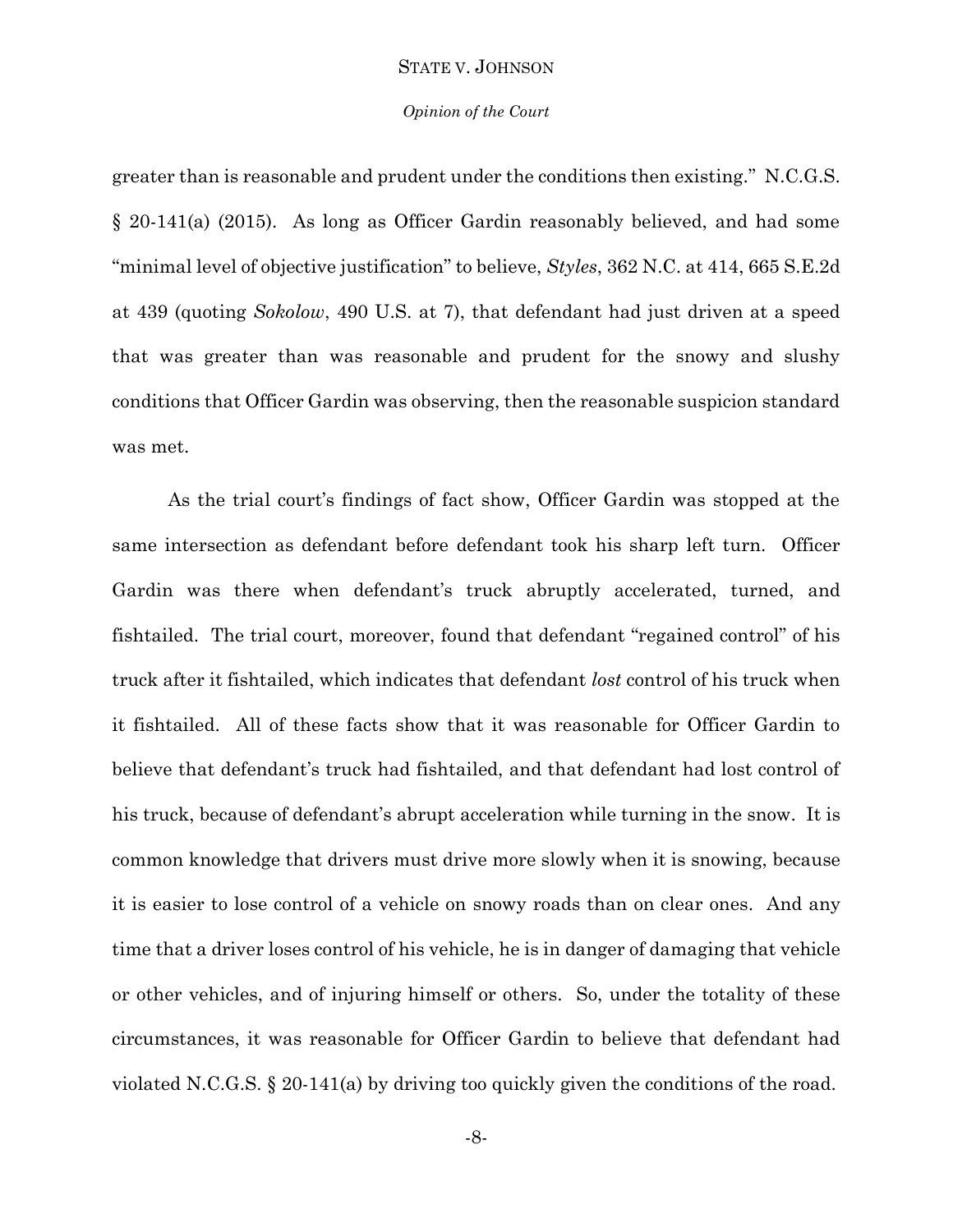#### *Opinion of the Court*

The Court of Appeals' decision suggests that an officer can initiate a traffic stop based on the officer's belief that he or she has just observed a traffic violation only if the officer *actually* observed a traffic violation. *See Johnson*, \_\_\_ N.C. App. at \_\_\_, 784 S.E.2d at 636. The Court of Appeals reasoned, among others things, that defendant did not commit any violation because his truck did not leave its lane or hit the curb when it fishtailed. *Id*. at \_\_\_, 784 S.E.2d at 636.

But again, in order to have reasonable suspicion to conduct a traffic stop based on a violation that an officer allegedly observed, the officer does not need to observe an actual traffic violation. To be sure, when a defendant does in fact commit a traffic violation, it is constitutional for the police to pull the defendant over. *See, e.g.*, *Illinois v. Caballes*, 543 U.S. 405, 407 (2005). But while an actual violation is sufficient, it is not necessary. To meet the reasonable suspicion standard, it is enough for the officer to *reasonably believe* that a driver has violated the law. *See Styles*, 362 N.C. at 415- 16, 665 S.E.2d at 440-41; *accord Delfin–Colina*, 464 F.3d at 398; *Chanthasouxat*, 342 F.3d at 1277 (quoting *Cashman*, 216 F.3d at 587). In other words, even if defendant could show—had he been charged with violating subsection 20-141(a)—that he had not in fact violated that subsection, the traffic stop in this case was still constitutional as long as it was reasonable for Officer Gardin to believe that he saw defendant violate that subsection. Reasonable belief is a less stringent standard than legal certainty.

The fact that defendant stayed in his lane and did not hit the curb, moreover,